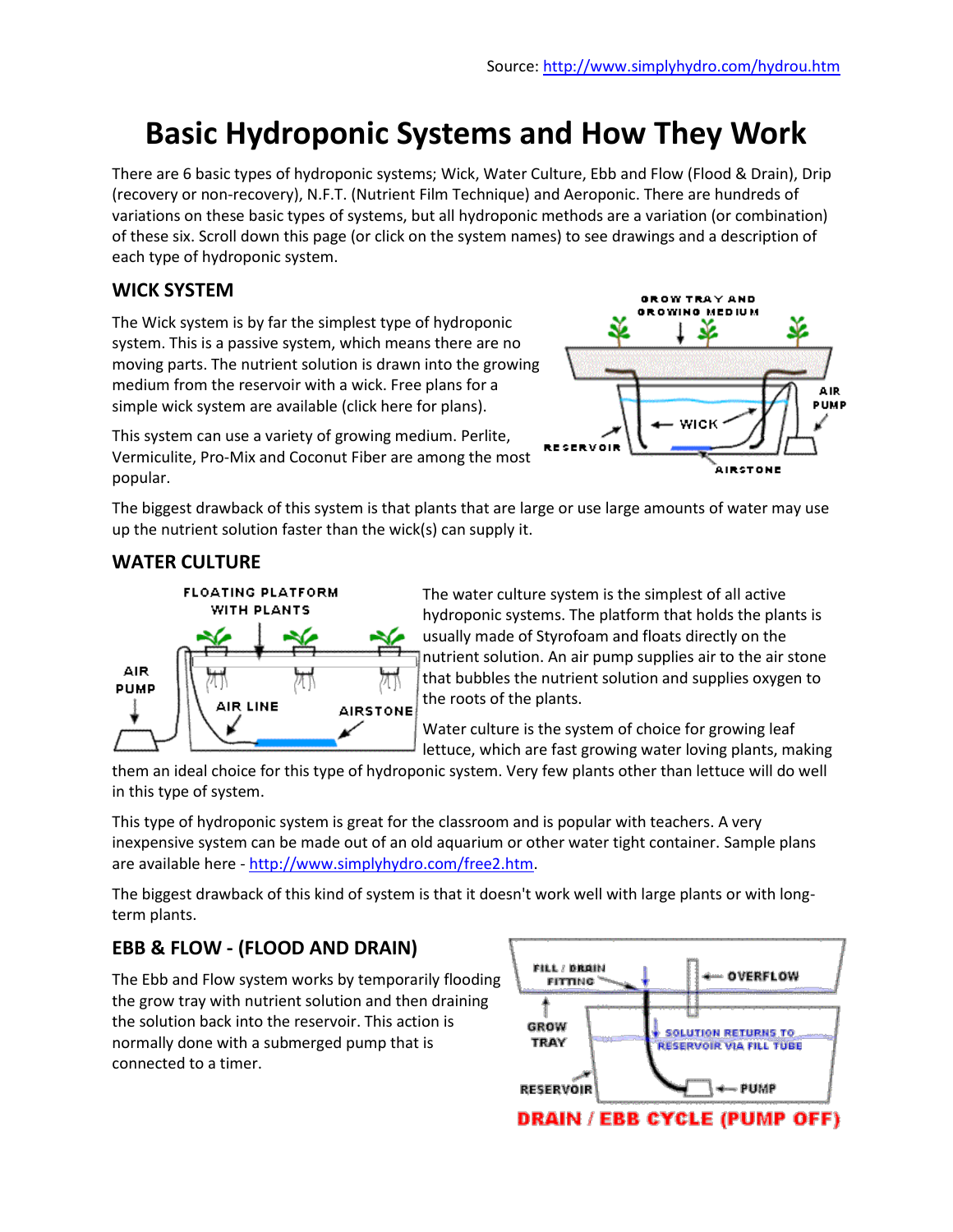When the timer turns the pump on nutrient solution is pumped into the grow tray. When the timer shuts the pump off the nutrient solution flows back into the reservoir. The Timer is set to come on several times a day, depending on the size and type of plants, temperature and humidity and the type of growing medium used.

The Ebb & Flow is a versatile system that can be used with a variety of growing mediums. The entire grow tray can be filled with Grow Rocks, gravel or granular Rockwool. Many people like to use individual pots filled with growing medium, this makes it easier to move plants around or even move them in or out of the system. The main disadvantage of this type of system is that with some types of growing medium (Gravel, Growrocks, Perlite), there is a vulnerability to power outages as well as pump and timer failures. The roots can dry out quickly when the watering cycles are interrupted. This problem can be relieved somewhat by using growing media that retains more water (Rockwool, Vermiculite, coconut fiber or a good soilless mix like Pro-mix or Faffard's).

## **DRIP SYSTEMS RECOVERY / NON-RECOVERY**



Drip systems are probably the most widely used type of hydroponic system in the world. Operation is simple; a timer controls a submersed pump. The timer turns the pump on and nutrient solution is dripped onto the base of each plant by a small drip line. In a Recovery Drip System the excess nutrient solution that runs off is collected back in the reservoir for re-use. The Non-Recovery System AIR does not collect the run off.

A recovery system uses nutrient solution a bit more efficiently, as excess solution is reused, this also allows for the use of a more inexpensive timer

because a recovery system doesn't require precise control of the watering cycles. The non-recovery system needs to have a more precise timer so that watering cycles can be adjusted to insure that the plants get enough nutrient solution and the runoff is kept to a minimum.

The non-recovery system requires less maintenance due to the fact that the excess nutrient solution isn't recycled back into the reservoir, so the nutrient strength and pH of the reservoir will not vary. This means that you can fill the reservoir with pH adjusted nutrient solution and then forget it until you need to mix more. A recovery system can have large shifts in the pH and nutrient strength levels that require periodic checking and adjusting.

# **N.F.T. (Nutrient Film Technique)**

This is the kind of hydroponic system most people think of when they think about hydroponics. N.F.T. systems have a constant flow of nutrient solution so no timer required for the submersible pump. The nutrient solution is pumped into the growing tray (usually a tube) and flows over the roots of the plants, and then drains back into the reservoir.

There is usually no growing medium used other than air, which saves the expense of replacing the growing medium after every crop. Normally the

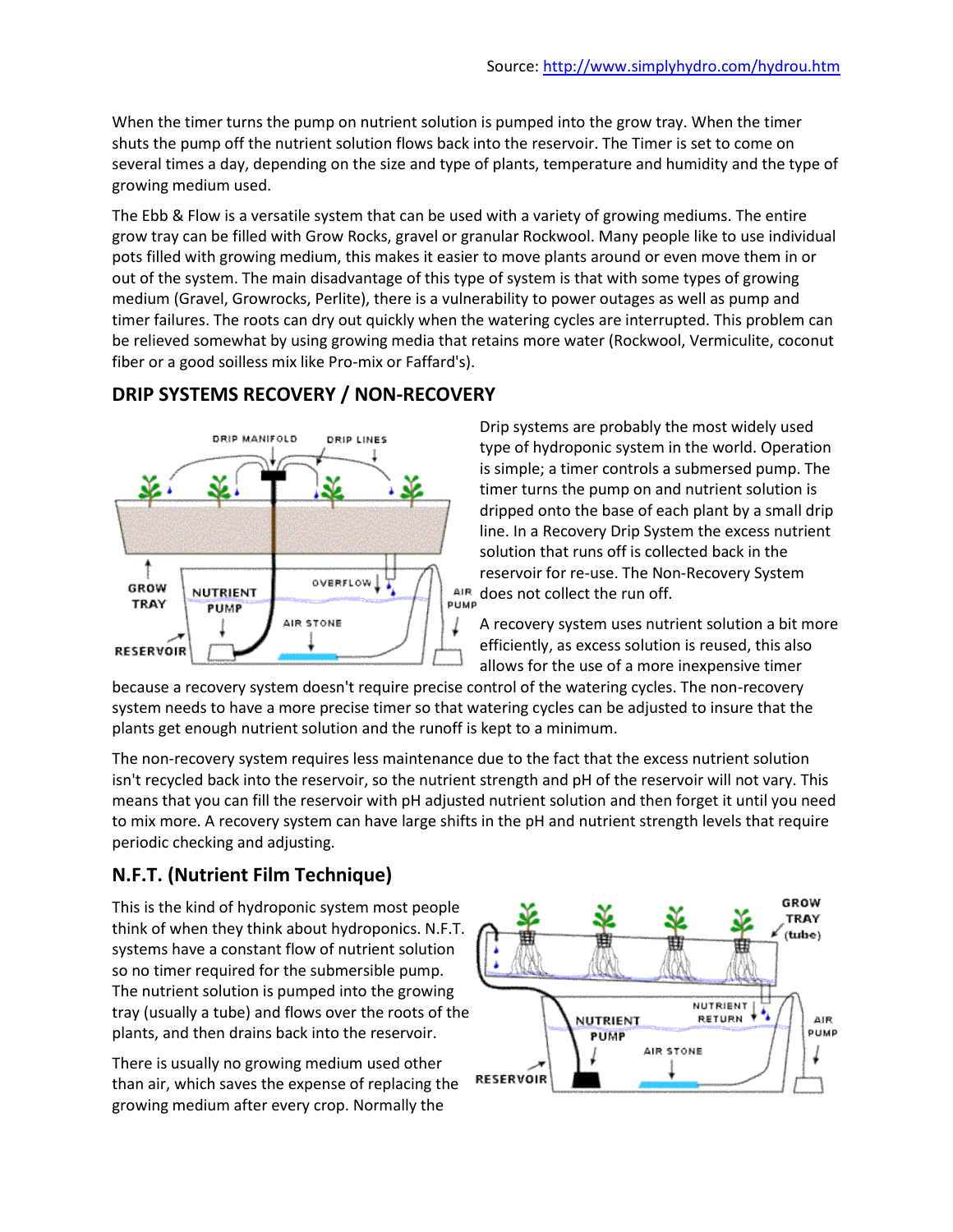plant is supported in a small plastic basket with the roots dangling into the nutrient solution.

N.F.T. systems are very susceptible to power outages and pump failures. The roots dry out very rapidly when the flow of nutrient solution is interrupted.

### **AEROPONIC**



The aeroponic system is probably the most high-tech type of hydroponic gardening. Like the N.F.T. system above the growing medium is primarily air. The roots hang in the air and are misted with nutrient solution. The mistings are usually done every few minutes. Because the roots are exposed to the air like the N.F.T. system, the roots will dry out rapidly if the misting cycles are interrupted.

A timer controls the nutrient pump much like other types of hydroponic systems, except the aeroponic system needs a short cycle timer that runs the pump for a few seconds every couple of minutes.

# **Frequent Myths about Hydroponics**

#### **Myth: Hydroponics is a new technology**

The Pharaohs of Egypt enjoyed fruits and vegetables grown hydroponically. One of the Seven Wonders of the Ancient World, The Hanging Gardens of Babylon, was believed to be a hydroponic garden. In India, plants are grown directly in coconut husk; hydro at the most grassroots level. If hydroponics is a "new" technology, it is a new technology in general use for thousands of years. Hydroponics is not new - - just different.

#### **Myth: Hydroponics is artificial or unnatural**

Plant growth is a real and natural happening. Plants require basic, natural things for normal growth. Hydroponics supplies the plant with what it needs, when it needs it. There is no genetic mutation that takes place inside the equipment nor are there any mysterious wonder chemicals introduced to the plants roots that trick them into thinking they're on steroids. With the production of more refined nutrients, it is now possible to grow completely organic produce with hydroponics.

#### **Myth: Hydroponics is bad for the environment**

This is false. As we are coming to realize that water is our most precious resource the first point worth noting is that hydroponics uses 70 to 90 percent *LESS* water than conventional gardening. The second greatest ecological benefit is that no fertilizer runoff escapes into our lakes, rivers and aquifers. These two items alone, water conservation and the non-pollution of lakes and streams, are major plus values.

#### **Myth: Hydroponics is a space-science far too sophisticated and high-tech for the average person to understand or master**

Hydroponics is growing without soil, and no bells or whistles are required to accomplish this. An inexpensive bucket or nursery pot, filled with a hydroponic growing medium and hand watered with a